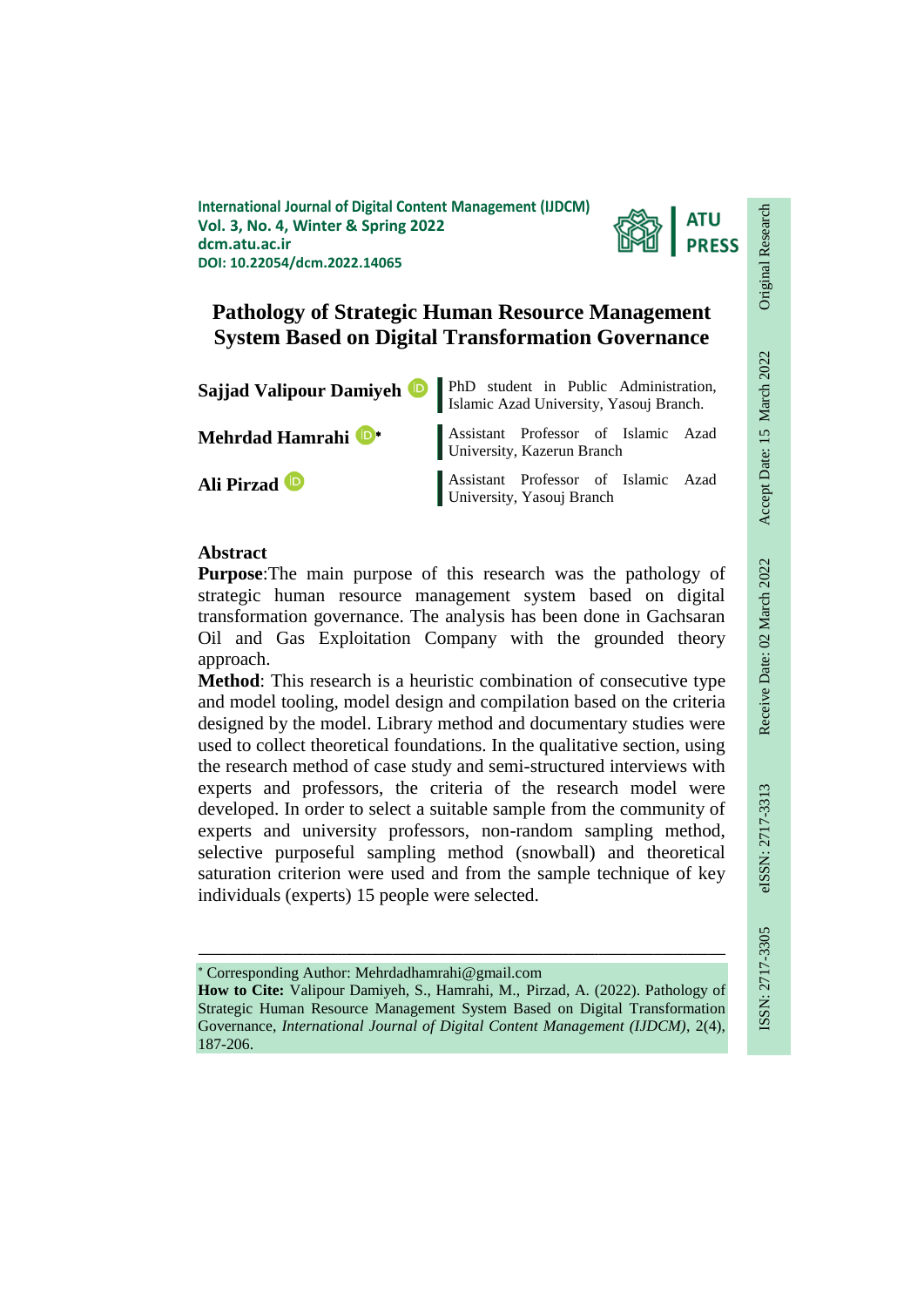**Findings**: Findings show that in the digital transformation path, factors such as employment system balance, equitable distribution of responsibilities, career path management, functional stability, manpower capability, fitness and work environment, individual creativity, political and legal factors, cultural conflict, environmental developments, specific individual and organizational components, and financing influence the strategic human resource management system. **Conclusion**: In the path of digital transformation in the organization, in order to eradicate organizational harms and improve the productivity of the organization and the workforce, the factors found in this research should be considered and examined so that the organization can progress.

**Keywords:** Human Resources, Strategic Model, Pathology, Digital Transformation, Digital Governance.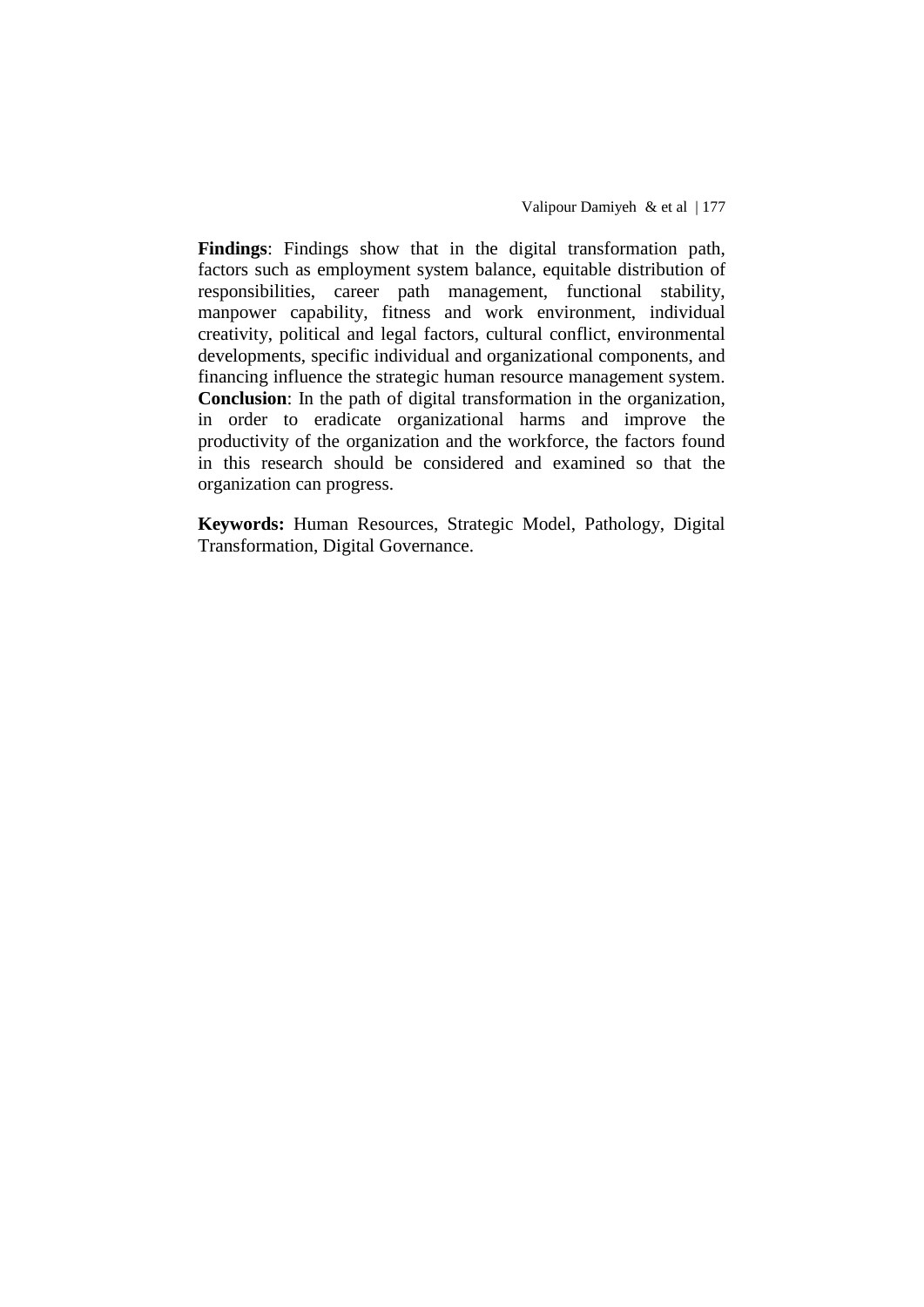#### **Introduction**

The survival of organizations is impossible without emerging technologies and the paradigms that have been created following these technologies (Lunn et al., 2020). Today, every organization has digitized parts or domains of its products, services, or processes. Organizations that do not have such an approach to environmental change are quickly eliminated from the competition.

The human resource management system is one of the most critical systems of any organization or company that has a great impact on the performance of the organization. Environmentally turbulent conditions and dramatic technological changes have led to the greater complexity of activities (Bhattacharyya et al., 2021), which has led to profound changes in the content of management thinking and methods used in the organization (Allende et al., 2017). The researcher's interest in researching e-government has played a role as the first factor in choosing the topic (Iwu, 2016), but regardless of the researcher's willingness, it must be acknowledged that the desired potential of e-government and its shortcomings are key reasons for the answer. . Finding the question of why e-government has been the focus of researchers and government stakeholders (Banu, 2019).

A chief reason for explaining the importance of the concept of egovernment is the significant influence of the Internet as a global network and communication system (Castillo, 2021). All organizational empowerments, from strategy to technology and organizational structure, are a function of the threefold quality of knowledge, skills, and attitudes of the workforce (Monteiro & Dias, 2021). But more importantly, human resource management processes that, if performed well, provide the latest three in line with the organization's goals, training, and empowerment of human resources and process empowerment, and ultimately, the creation of optimal results, including maximum stakeholder satisfaction will shape the organization (Kheirandish et al., 2017), so addressing any of the issues related to the field of human resources, can be considered a source of improvement and promotion of performance and results and achievements.

Awareness and purposeful management of environmental disasters and uncertainties have always been one of the most important challenges facing managers and organizational leaders (Barney & Mackley, 2016). Therefore, the success of any organization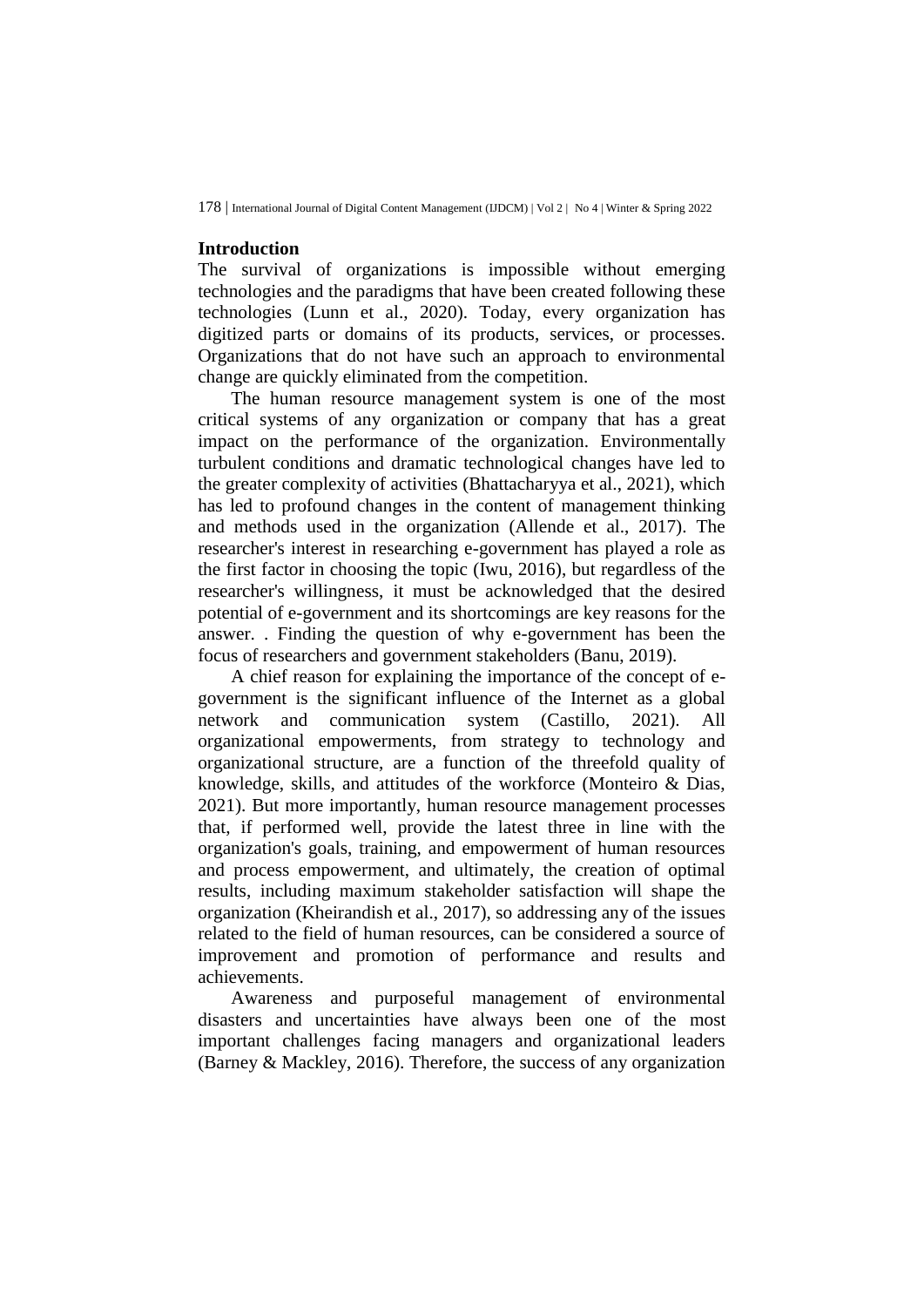is directly related to the efforts of the human resources working in it, and any neglect of this important resource will have various complications and consequences that can lead to loss of expertise, waste of administrative investment, and ultimately reduce system efficiency as pointed out by (Gurabi et al., 2015). The importance of human resources is such that they are the most valuable resource for the organization. They are the ones who shape organizational decisions, provide solutions, and ultimately solve organizational problems and issues, improve productivity, mean efficiency, and effectiveness (Mosca, 2020).

Sometimes the human resources that are an integral part of the organization see the organization with problems, that failure to identify the issues of the organization comprehensively and accurately prevents the organization from a dynamic and continuous change (Lloyd & Payne, 2021). Managers fail to get a closer look at the status quo, as extensive research in British organizations shows that only 17% of full-time employees are motivated by their talent, motivation for work, and responsibilities. 63% work normally and within the framework of minimum standards and expectations, and the remaining 20% suffer from job dissatisfaction due to incompatibility of talent and other factors (Tabrizi et al., 2016). Therefore, to increase the number of interested, beneficial, and loyal employees and increase job satisfaction and organizational improvement (Huang, 2010), it is necessary to identify the existing harms in the human resource management system and try to eliminate them with pathology. It is responsible for human beings and also prioritizing the number of existing injuries can be used to motivate and satisfy employees (Berg, 2015). Pathology or in the management literature of the organization, organizational complication refers to the process of analyzing and comparing the current situation with the desired situation so that homogeneous and heterogeneous cases are identified and eliminated (Kushki Jahromi, 2021).

Crises caused by falling oil prices, tax evasion, and bankruptcy of businesses have led to declining government revenues, but on the other hand, lifestyle improvements have increased and people's expectations for receiving services from government and public organizations have increased (Antoni Et al., 2018). Hence, government agencies must evaluate their strategic management system to address these problems (Arthur, 1992). Establishing and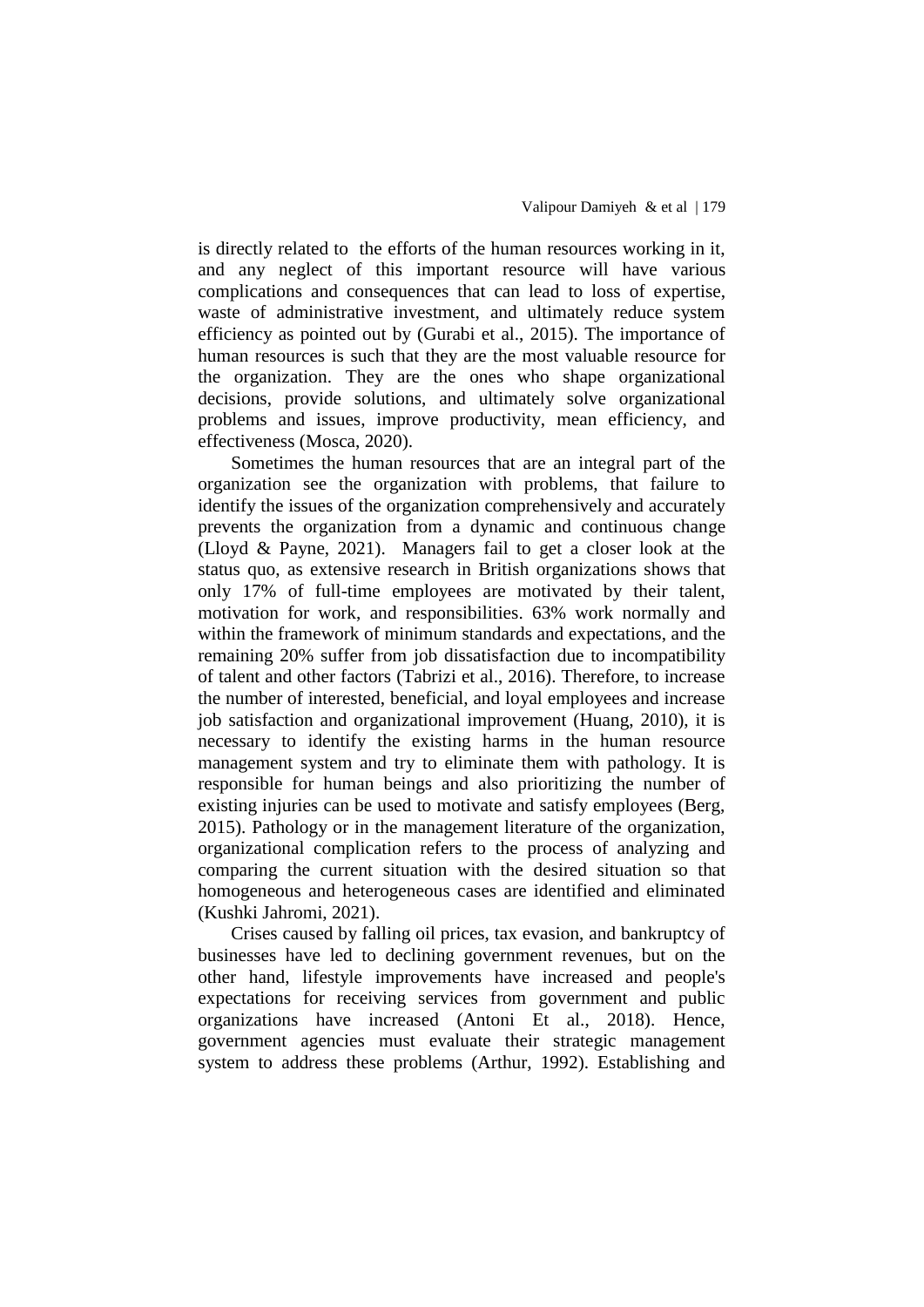evaluating a strategic management system and orienting the organization to achieve its goals is essential. On the other hand, numerous examples of strategy failures or incorrect strategies that have plunged organizations into the abyss of destruction or, at best, failed to achieve their goals, can easily be found in the relevant literature (Habibi and Rahimi Pardanjani, 2016). Since the root of strategic planning is in private and economic organizations, effective implementation in public organizations requires changes.

These changes must be applied to the nature of targeting, stakeholder engagement, and environmental alliances. Any challenges and changes in factors such as the macro environment, government policies and priorities, privatization, the transfer of enterprises, the use of information technology, e-government, tax restrictions, and international sanctions affect the organization's strategic management system; Therefore, monitoring and improving the strategic management system of the organization is inevitable (Sanjeghi et al., 2011). The pathology of the strategic planning system is an efficient tool that allows managers, while accurately and scientifically recognizing the current state of the organization, to eliminate possible shortcomings and improve them (Scott et al., 2017). Digital transformation is not a transnational issue and at present, many public and private organizations in the country have taken steps to develop such programs and move towards their digital transformation (Fenech et al., 2019). An example of this is the obligation of banks by the Ministry of Economy and Finance to develop a roadmap for digital transformation, which indicates the importance and necessity of the issue in our country (Rahmani et al., 2018) given that digital transformation affects all organizations and industries. (Golmohammadi, 2020).

Given the importance of human resources and the proper management of this valuable workforce, organizations that identify the reasonable expectations of their employees and take action to meet them, in principle, have moved to motivate employees (Chang et al., 2014). Conversely, not paying attention to expectations leads to the formation of injuries, each of which may pose serious challenges to the organization (Pederson, 2016). Therefore, organizational weaknesses necessitate the pathology of the human resource management system (Becker et al., 2018). If research in the field of human resources and identification of the impact of injuries on the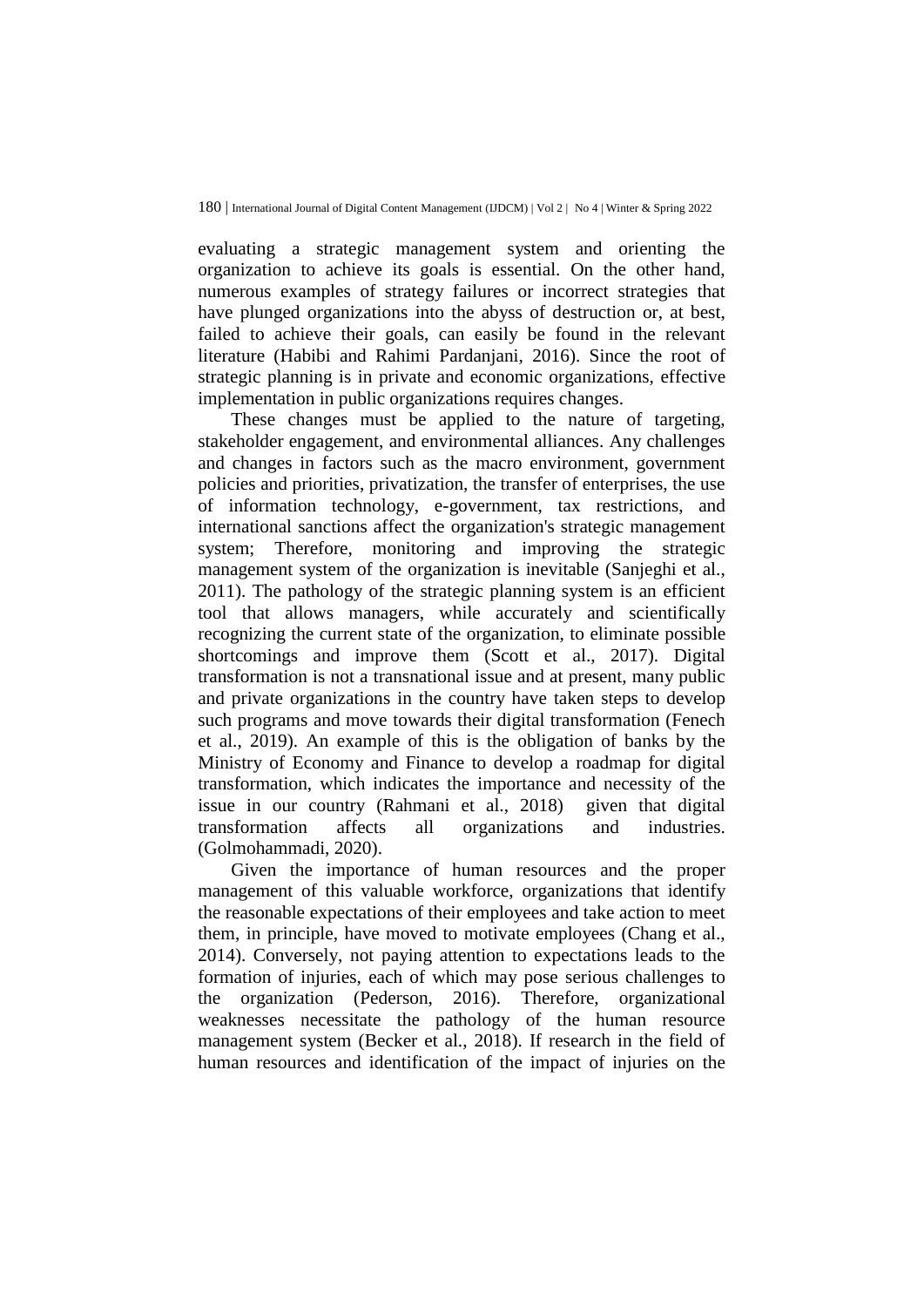performance of the organization is not done and feedback is not provided to the organization, the organization will continue to face problems and organizational dissatisfaction and its consequences such as absenteeism, relocation, dismissal and employee complaints, nonparticipation and Similar cases, and their impact on the organization, increasing organizational costs as well as the impact on the spirit and body of employees (Berman, 2012) and endangering the health of employees also continue (Cygler & Sroka, 2013). Failure to conduct research in this area, the organization may continue to have problems in the functional, process, systemic, structural areas and manpower planning (Hess et al., 2016), recruitment, training, and staff development (Bharadwaj, 2000). ), Communication management (Chenjani & Yaghoubi, 2013), reward management (Bengtsson et al., 2017), and, in general, strategic human resource planning (Babaei et al., 2015). The lack of results of such research leads to confusion for managers and failure to make the right decisions to eliminate injuries (Susanto, 2016). False or late diagnosis of organizational injuries costs a lot of time and money; trial and error; Therefore, research in the field of pathology leads to an accurate understanding of organizational injuries (Hosseini Nasab et al., 2021).

Successful implementation of e-government and establishing a relationship between them with the proper management of human resources, which, contrary to the methods used in existing research, contributes significantly to the development of theoretical knowledge in this field (DeLone et al., 2018). In other words, in this research, the researcher intends to use the data modeling of the foundation to identify the main dimensions and effective parameters of human resources in the e-government and the requirements of human resource management processes in a similar model. Finally, It must be considered that the collection of scientific works of research conducted in developed and developing countries so far, providing the field of comparative and meta-analysis, will close the existing knowledge gap in this regard. Considering the purpose of this research, it should be noted that conducting this research can help identify the pathology of human resource management and, consequently, determine the necessary measures to meet basic needs. Therefore, the audience of this research is the community of government managers in general as potential audiences and managers of Gachsaran Oil and Gas Company as actual audiences. Since in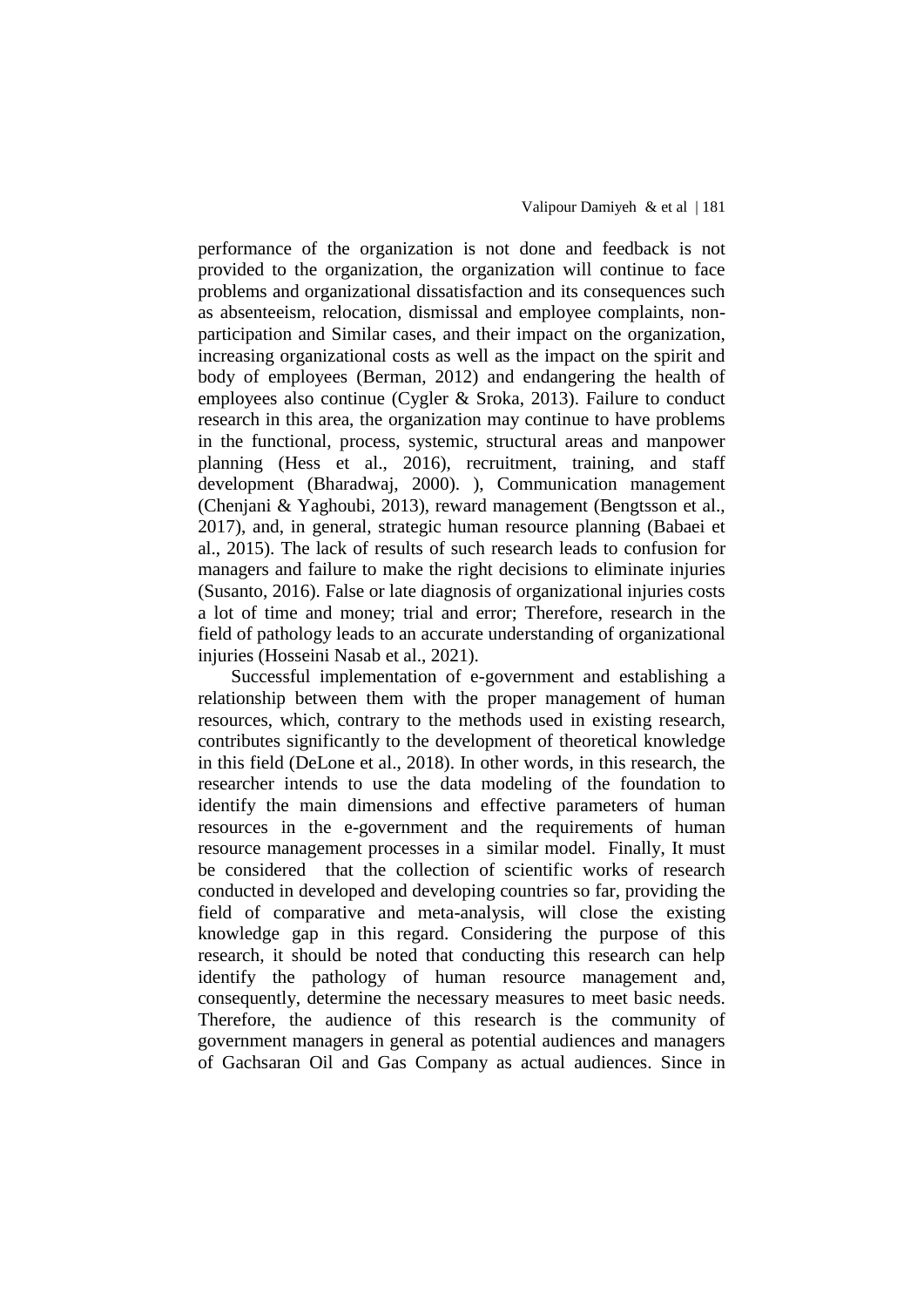previous research, little pathology has not been done about strategic management systems, and furthermore due to the importance of digital transformation in organizations so considering the importance of pathology in the organizational strategic systems and human resource management, this research seeks to find the answers to the following questions:

1. What are the disadvantages of a strategic human resource management system based on digital transformation governance?

2. What is the optimal model for the pathology of the strategic human resource management system based on digital transformation governance?

### **Method**

In this research, the qualitative technique and data approach of the foundation have been used. In terms of research philosophy, this research is in the category of applied positivist paradigm, and in terms of qualitative and quantitative research, it has an inductive and deductive approach and a survey strategy. This research is exploratory in terms of purpose and focuses on the exploration of variables and their causal relationship (Creswell & Miller, 2000). Also, the method of conducting research is qualitative. MAXQDA software has been used qualitatively. The required information has been collected through interviews with experts. The statistical population in this dissertation is all the experts and managers of Gachsaran Oil and Gas Company. To conduct the interview, by referring to the database, managers were selected as sample managers with the following characteristics:

High experience, managerial position, good experience and knowledge at the branch and headquarters level

In the qualitative section, the snowball method was used for sampling. The interview was conducted in a semi-structured manner with open and general questions of up to 12 people until we reached data saturation, but to be sure, up to 20 people were interviewed. Finally, the factors were identified using the foundation data technique using MAXQDA software.

### **Findings**

In the first stage, qualitative data was collected through in-depth interviews with research participants. In the open coding process,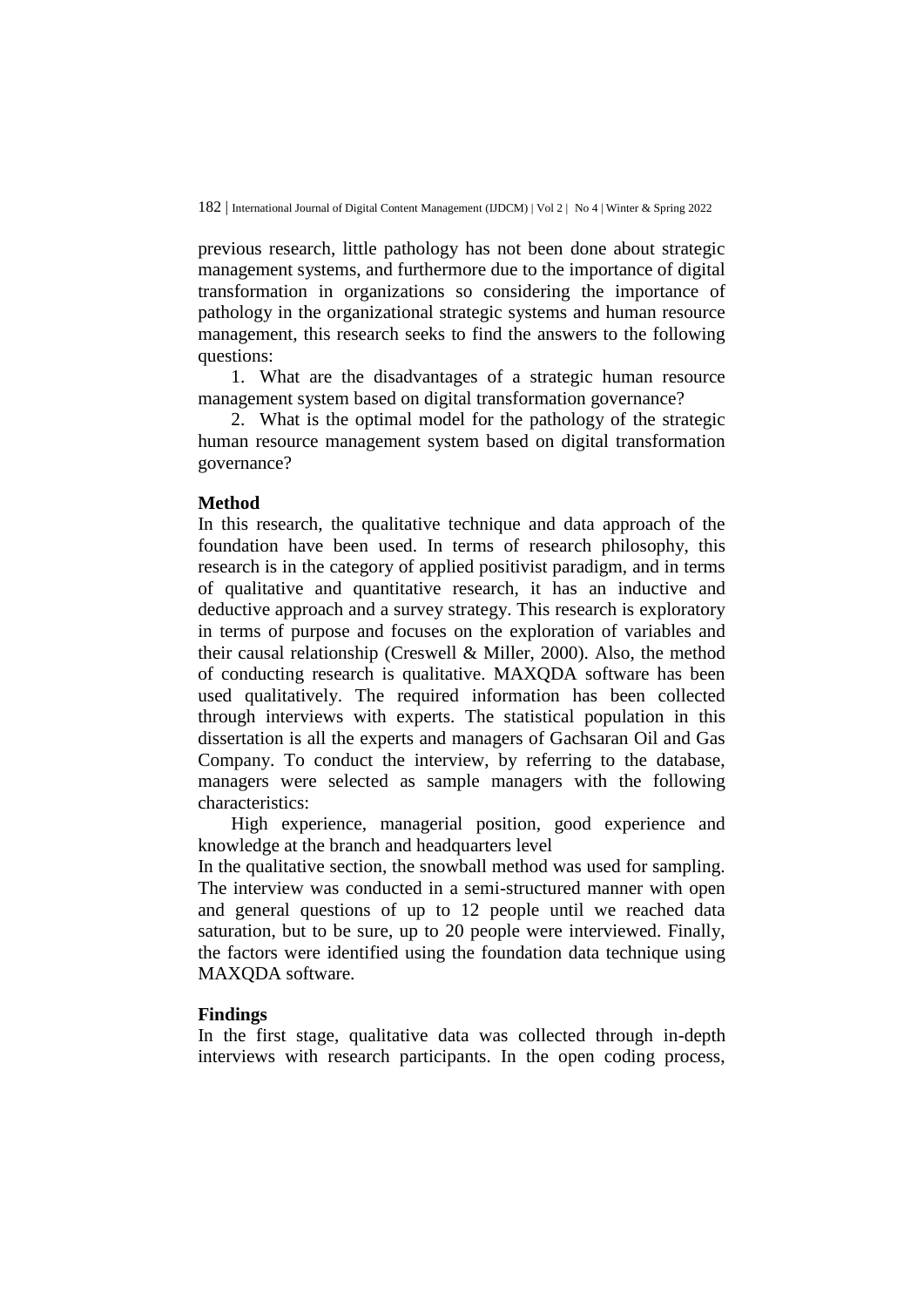many themes were obtained that during the reciprocal process of data analysis, the collection of this initial qualitative data was reduced to fewer categories. In the following, each of these categories obtained in the qualitative stage is examined.

The following are some interviews on the harms of the strategic human resource management system based on digital transformation governance:

*"Pathology and providing appropriate solutions to increase the motivation and retention of human resources in operational areas are among the issues that should be given special attention."*

*"If an organization wants to serve properly and have decisionmakers for the future of the oil industry, it ought to have the ability as to attract and train efficient human resources."*

*"Developing short-term, medium-term and long-term solutions and presenting them to managers to make optimal decisions is one of the human resources programs of Gachsaran Oil and Gas Company."*

*"To maintain the mental health of Gachsaran Oil Human Resources Management staff, he hopes that by providing supportive and motivational ideas and solutions, the field of satisfaction and maintenance of operational staff can be provided."*

*"In jobs with difficult working conditions, it is necessary to pay more attention to the motivation and morale of employees."*

*"The main mission of the oil company is to perform the organizational tasks, but the people have the right to have expectations and the oil officials must follow within the framework of rules and procedures. But it is not right that every time a representative or other official rushes to the CEO or the person in charge of oil and acts to spoil people's minds."*

*"We need to know that this is a scientifically proven issue that is the most important capital of human resources. Countries with the most capital are controlled by other countries and their capital and human resources are used by others and a percentage of it is given to the capitalist country. The prevailing thinking in Gachsaran is the thinking of elitism ."*

*"One of the problems that can be mentioned in human resource management is the weakness of macro and long-term planning at the level of top managers and also at the top of society. People are accustomed to repetitive procedures and resist change. Everyday life*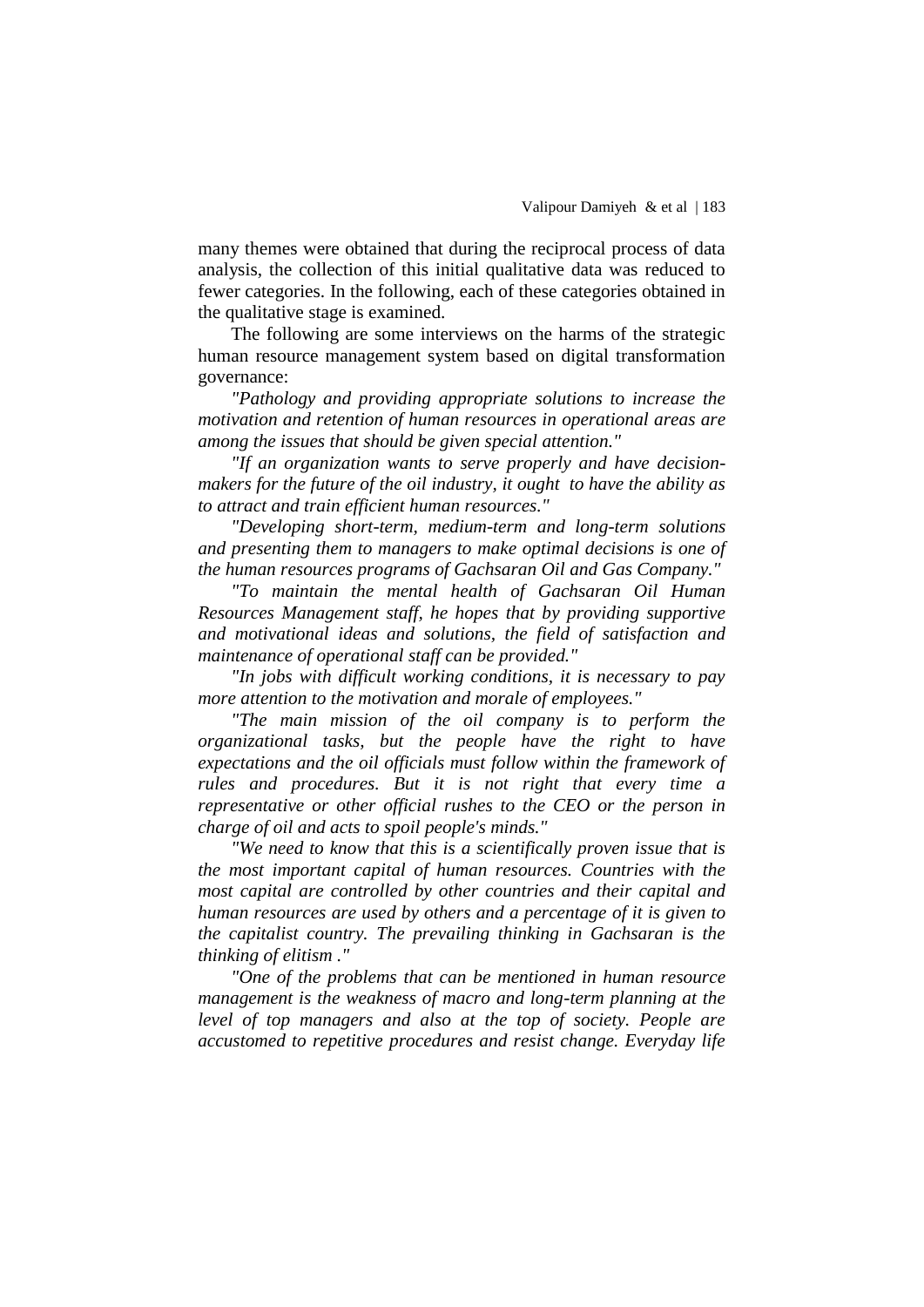*of the staff of this organization is clear. So these people are not trying to change this situation."*

*"Establishing competent managers in organizations is not an easy task, but a set of different mechanisms is possible in a long-term and logical process. The various stages of this process are briefly: Asking Meritorious, Seeking Meritorious, Opting Meritorious, Meritorious Development, Breeding Meritorious, and Appointing Meritorious. There have always been obstacles and challenges to the proper establishment of this process. Gachsaran Oil and Gas Company, like other institutions, has faced these obstacles in the past."*

*"One of the challenges of the strategic issue of competency-based development is the inefficiency of the comprehensive management development system, which, along with the inadequacy of the commitment to the competence of senior managers, causes the path of development of Gachsaran oil and gas staff is based on factors other than merit or at least the role of merit is not very prominent in it."*

In the following, open coding for the components of the grounded theory model is examined:

#### **Casual conditions**

Causal conditions are events or happenings that lead to the occurrence or spread of a phenomenon. In the present study, based on the participants' views, the categories of challenges in the field of human resources, management, regulations, and office technology have been identified and it has been related to another broader category called employment capabilities, specialized capabilities, etc.

| Category   | <b>Axial coding</b> | <b>Open coding</b>                        |
|------------|---------------------|-------------------------------------------|
|            |                     | Lack of accurate job description in the   |
|            |                     | organization                              |
|            | Occupational        | Lack of job processes                     |
|            | incomprehensibility | Lack of recognition of the importance of  |
|            |                     | job duties in the organization            |
| Employment |                     | Lack of evaluation of organizational jobs |
| potentials |                     | Coercion in people's job choices          |
|            | Lack of awareness   | Lack of knowledge<br>of<br>required       |
|            | of talented and     | specializations                           |
|            | specialized people  | for<br>information<br>platform<br>Lack of |
|            |                     | organizational needs                      |
|            | Unequal conditions  | Injustice in employment                   |

**Table 1 - Open coding of qualitative data (casual conditions)**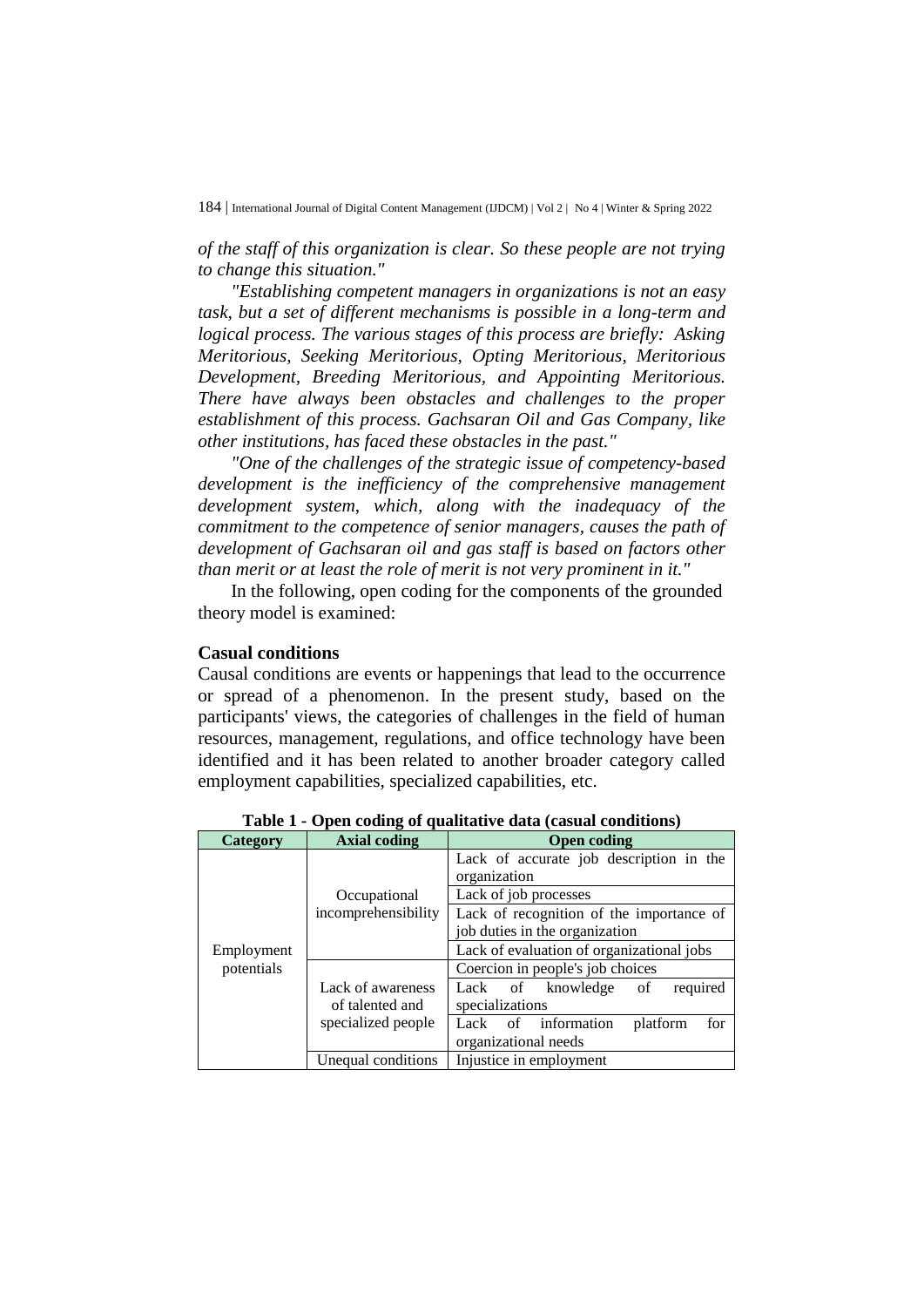Valipour Damiyeh & et al | 185

| Category                         | <b>Axial coding</b>        | <b>Open coding</b>                                 |
|----------------------------------|----------------------------|----------------------------------------------------|
|                                  |                            | Need relationships and ordering for hiring         |
|                                  |                            | Lack of matching personal interests with           |
|                                  |                            | career choices                                     |
|                                  |                            | Lack of management skills to identify              |
|                                  |                            | organizational needs                               |
|                                  |                            | Lack of support from top managers                  |
|                                  | Managerial                 | not use NGO managers in<br>Do<br>the               |
|                                  | conflicts                  | management department                              |
|                                  |                            | The incompetence of upstream managers              |
| Specialized                      |                            | Lack<br>of<br>transparency of<br>managers'         |
| potentialities                   |                            | expectations of employees                          |
|                                  |                            | Distrust of organizational structures              |
|                                  |                            | Lack of individual responsibility                  |
|                                  |                            | Rejection of new responsibilities due to           |
|                                  | Individual conflicts       | fear and stress                                    |
|                                  |                            | optimism<br>Lack<br>of<br>about<br>working         |
|                                  |                            | relationships                                      |
|                                  |                            | Fear of dismissal                                  |
|                                  |                            | Lack of proper culture building in the             |
|                                  |                            | organization                                       |
|                                  |                            | Lack<br>of<br>organizational<br>reward<br>and      |
|                                  | Organizational             | encouragement system                               |
|                                  | Structure                  | of<br>Lack<br>continuous<br>performance            |
|                                  |                            | evaluation                                         |
|                                  |                            | Lack of transparency of organizational             |
|                                  |                            | processes                                          |
| Organizational<br>potentialities |                            | mechanized and transparent<br>Lack of              |
|                                  | Communication              | performance evaluation system                      |
|                                  | and organizational         | Lack of positive strengthening procedures          |
|                                  | technology                 | for organizational communication                   |
|                                  |                            | Lack of accurate and regular localization          |
|                                  |                            | of information systems                             |
|                                  |                            | The mismatch between job and training              |
|                                  | Organizational<br>training | Lack<br>$\sigma$ f<br>continuous<br>regular<br>and |
|                                  |                            | organizational training programs                   |
|                                  |                            | Lack of educational needs assessment               |

## **Strategies**

Strategies are based on actions and reactions to control, manage and feedback the phenomenon under study. Strategies are purposeful for a reason. There are always intervening conditions that facilitate or limit strategies.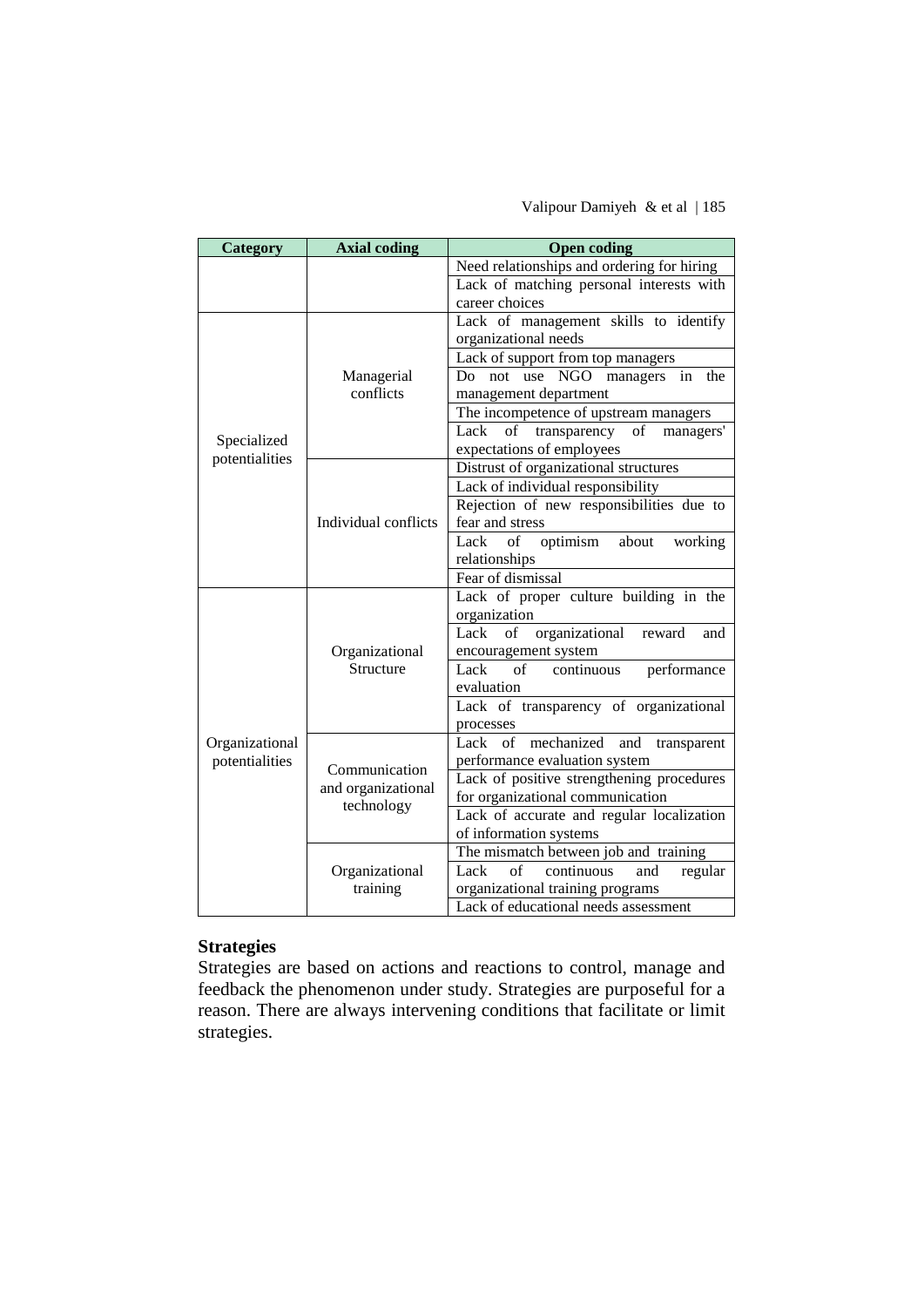| Category             | <b>Axial coding</b>                              | <b>Open coding</b>                                 |
|----------------------|--------------------------------------------------|----------------------------------------------------|
|                      |                                                  | Announcing job status and responsibility           |
|                      |                                                  | Examining the labor market situation               |
|                      | Transparent<br>illustration of                   | Recognizing organizational needs                   |
|                      | the labor market                                 | Recognizing and using specialized personnel        |
|                      |                                                  | Using the capabilities of the workforce based on   |
|                      |                                                  | organizational needs                               |
| Cognitive            |                                                  | Improving selection methods and hiring techniques  |
| strategies           | Transparency of                                  | Checking the employment status                     |
|                      | organizational<br>selection                      | Review and control the re-selection of the         |
|                      |                                                  | organization                                       |
|                      |                                                  | Establishing fair employment procedures            |
|                      | Reviewing                                        | Providing security in terms of employment          |
|                      | employment                                       | Balancing the interests of the organization        |
|                      | strategies                                       | Specialization in recruitment                      |
|                      |                                                  | Increasing the specialized potential of human      |
|                      | Empowering                                       | resources                                          |
|                      | human                                            | Human resource strategy review                     |
|                      | resources                                        | Focus on expertise and education                   |
|                      |                                                  | Proper human resource planning based on needs      |
|                      |                                                  | assessment and research future                     |
| Optimizat            |                                                  | Establishing the meritocracy system                |
| ion                  | Improving                                        | Establishing a system for consulting and holding   |
| strategies           | organizational                                   | organizational dialogue sessions                   |
|                      | processes                                        | Strengthening management plans and strategies      |
|                      |                                                  | Fair evaluation based on specialized competencies  |
|                      | performance                                      | Increasing staff freedom of action                 |
|                      | evaluation                                       | Establishing a performance-based reward and        |
|                      |                                                  | punishment system                                  |
|                      |                                                  | Holding brainstorming sessions                     |
|                      | Strengthening<br>organizational<br>relationships | Identifying the family status of individuals and   |
|                      |                                                  | increase the relationship between the organization |
|                      |                                                  | and the family                                     |
| Motivatio<br>nal and |                                                  | Establishing group meetings to identify the        |
|                      |                                                  | characteristics of individuals and increase the    |
| emotional            |                                                  | closeness of employees                             |
| strategies           |                                                  | Recognizing your feelings through individual       |
|                      | Strengthening                                    | training                                           |
|                      | individual and                                   | Holding courses to increase confidence and         |
|                      | organizational                                   | motivation                                         |
|                      | motivation                                       | Increasing awareness of people's moods and         |
|                      |                                                  | feelings                                           |

**Table 2- Open coding of qualitative data (strategic conditions)**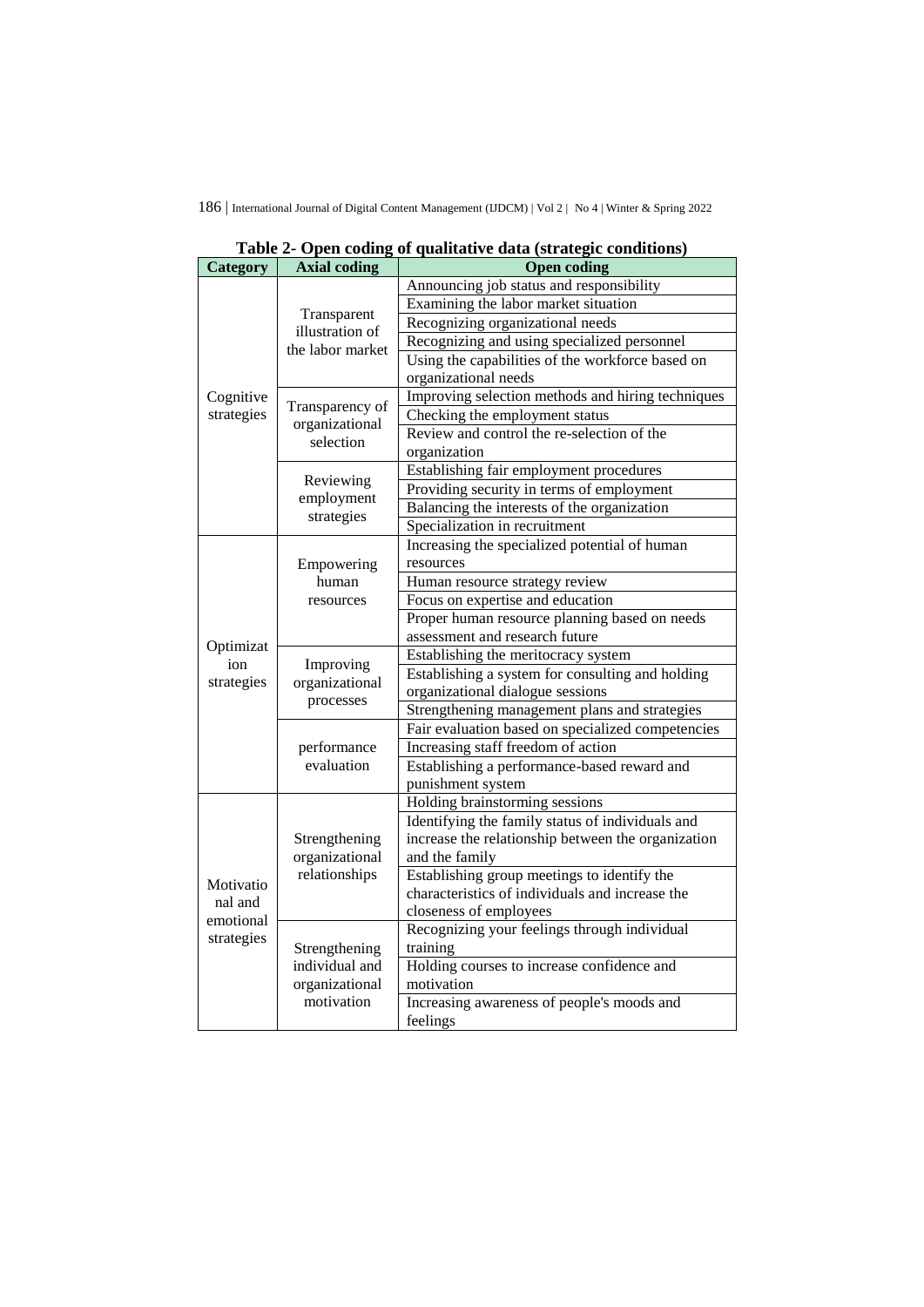### **Consequences**

The results emerge arising from the strategies. Consequences are the results of actions and reactions. Consequences are not always predictable and are not necessarily what people intended. Consequences can be events, they can be negative, they can be real or tacit, and they can happen now or in the future. It is also possible that what is considered a consequence at one point in time may become part of the conditions and factors at another time.

| Category                      | <b>Axial coding</b>                     | <b>Open coding</b>                             |
|-------------------------------|-----------------------------------------|------------------------------------------------|
|                               |                                         | Central employment training                    |
|                               | Recruitment                             | Balancing interests and responsibilities       |
|                               | system balance                          | Development of individual knowledge based      |
| Competitive                   |                                         | on organizational needs                        |
| implications                  |                                         | Increasing job effectiveness                   |
|                               | Fair distribution                       | Merit-based hiring                             |
|                               | of                                      | Employment planning and mini-selection on      |
|                               | responsibilities                        | individual capabilities                        |
|                               |                                         | Promoting a culture of meritocracy             |
|                               | Career                                  | Employee career path management                |
|                               |                                         | Developing an effective workforce              |
|                               | management                              | Increase individual and group job productivity |
|                               |                                         | Fair promotion                                 |
|                               |                                         | Recognizing expert people and competitive      |
|                               | Establishing<br>functional<br>stability | promotion                                      |
| Productivity                  |                                         | Job stability and consistent organizational    |
| Implications                  |                                         | career advancement                             |
|                               |                                         | Creating more efficient job opportunities      |
|                               | Manpower<br>capability                  | Workforce agility and effective customer       |
|                               |                                         | responsiveness                                 |
|                               |                                         | Mutual participation of individuals and        |
|                               |                                         | organizations in creating training courses     |
|                               |                                         | Promoting the field of specialized             |
|                               |                                         | participation                                  |
| Psychological<br>consequences |                                         | Building trust in organizational processes     |
|                               | Mood fit and                            | Understanding organizational procedures and    |
|                               | work                                    | organizational decisions                       |
|                               | environment                             | Strengthening interpersonal trust - (manager-  |
|                               |                                         | employee)                                      |
|                               |                                         | Strengthening personal performance and job     |
|                               | Individual                              | satisfaction                                   |
|                               | creativity                              | Individual and group creativity in conflict    |
|                               |                                         | resolution                                     |

**Table 3 - Open coding of qualitative data (consequences)**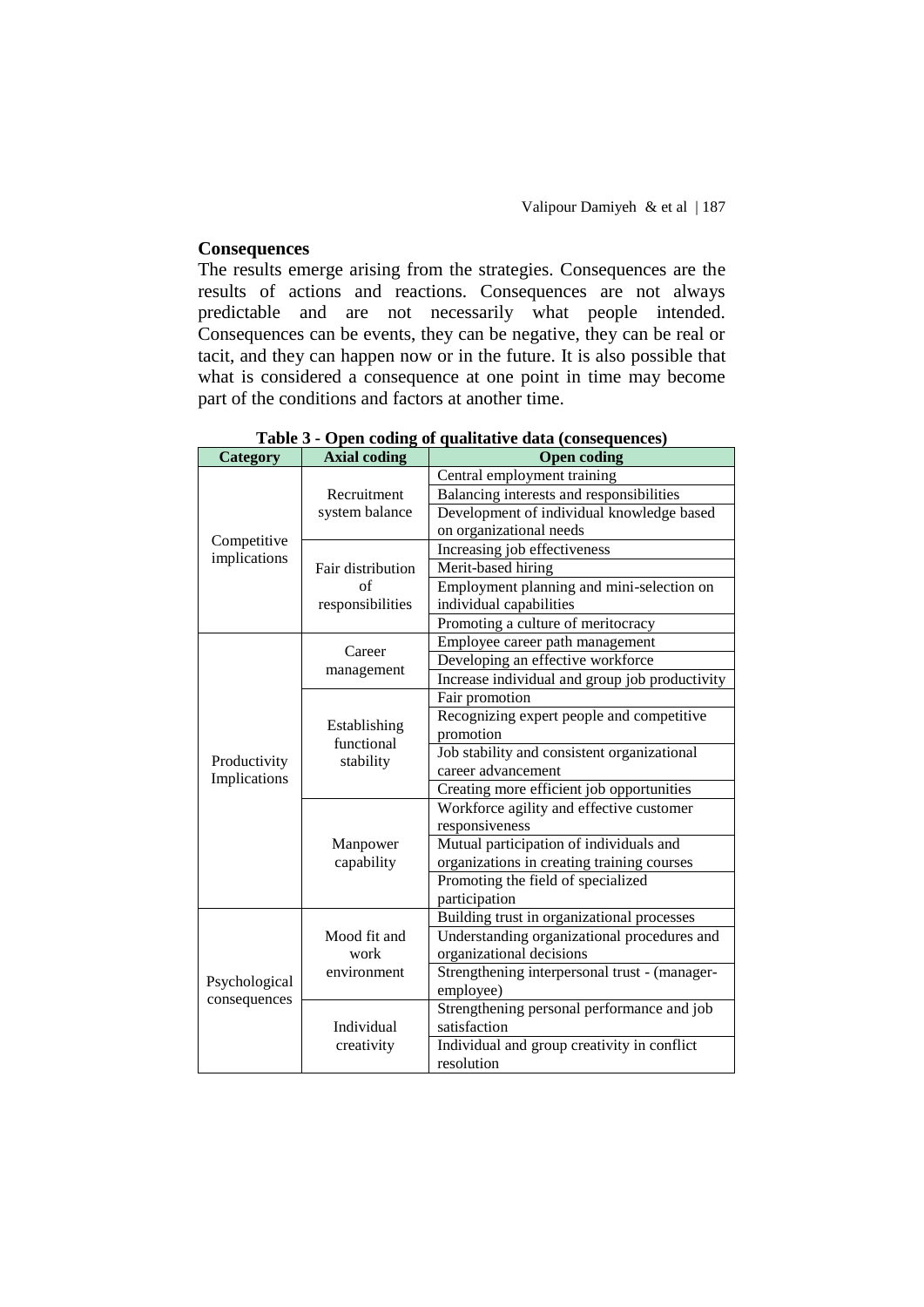### **Underlying conditions**

Underlying conditions are a set of special characteristics that indicate a phenomenon; That is, the place of events and happenings belonging to the phenomenon. The context represents a set of specific conditions in which action and reaction strategies take place.

| Category                 | <b>Axial coding</b>  | <b>Open coding</b>                                  |
|--------------------------|----------------------|-----------------------------------------------------|
|                          | Political and        | Political litigation and unfair interests           |
|                          |                      | Existence of political people in the administrative |
|                          |                      | part of organizations                               |
|                          |                      | The role of legal and regulatory gaps in creating   |
|                          | legal factors        | political factions                                  |
|                          |                      | Lack of transfer of experiences of critical points  |
| Underlying<br>conditions | Cultural<br>conflict | of the organization through storytelling            |
|                          |                      | Cultural differences within the organization        |
|                          |                      | The multiplicity of cultural differences of         |
|                          |                      | employees                                           |
|                          |                      | Existence of multiple indigenous cultures within    |
|                          |                      | the organization                                    |
|                          |                      | Lack of charismatic and amiable leadership          |

**Table 4 - Open coding of qualitative data (background conditions)**

### **Intervening conditions**

intervening conditions are those that belong to a phenomenon and affect action and reaction strategies. They facilitate or limit strategies within a particular context.

| Category    | $\overline{\phantom{a}}$<br><b>Axial coding</b>            | <b>Open coding</b>                               |
|-------------|------------------------------------------------------------|--------------------------------------------------|
|             | Environmental<br>developments                              | Rapid changes in the business world              |
|             |                                                            | Imposing issues on managers due to rapid         |
|             |                                                            | changes                                          |
| intervening |                                                            | The formation of e-government and its impact on  |
|             |                                                            | the rendering of services to the client          |
|             |                                                            | Failure to hire new staff due to changes in      |
|             |                                                            | electronic systems                               |
| conditions  |                                                            | Changing employees' view of work and changing    |
|             | Specific<br>individual and<br>organizational<br>components | the way they work                                |
|             |                                                            | Feel less dependent on employees in the last two |
|             |                                                            | decades                                          |
|             |                                                            | Lack of influence of female employees on senior  |
|             |                                                            | management positions (organizational glass roof  |
|             |                                                            | phenomenon)                                      |

**Table 5 - Open coding of qualitative data (intervening conditions)**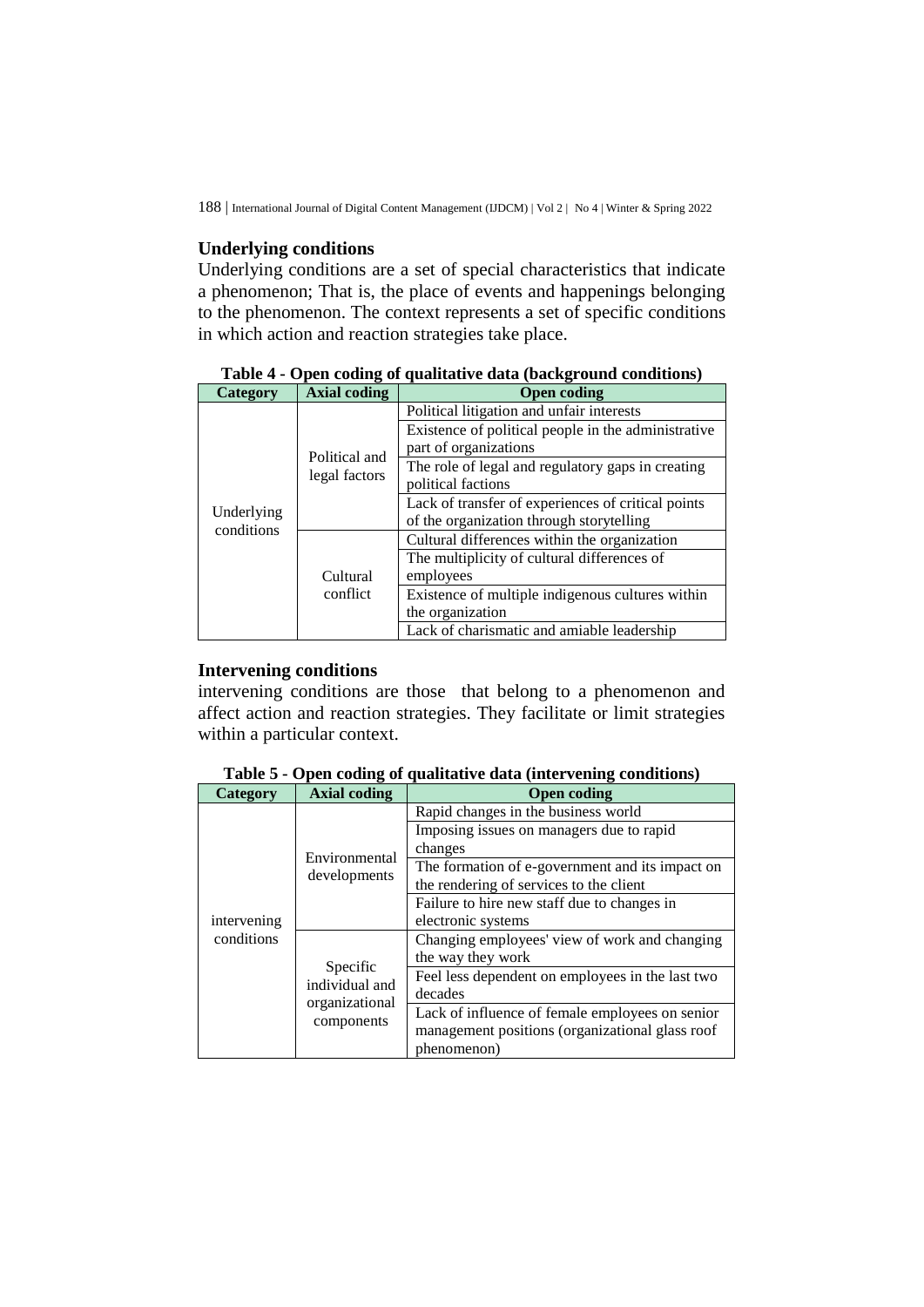| <b>Category</b> | Axial coding | <b>Open coding</b>                                |
|-----------------|--------------|---------------------------------------------------|
|                 | Financing    | Funding status in career planning issues          |
|                 |              | Budget constraints in providing career path plans |

### **Selective coding**

The main stage of data analysis of the foundation is selective coding in which the researcher presents a theory based on the results of open and axial coding. Since it is possible that some categories or relationships between them are not well monitored in the pattern of axial coding, the researcher in the selective coding stage removes the extensions and expands and generalizes those categories and relationships that It has not been well addressed before. The researcher does this by validating the categories and the relationships defined between them. To do this, the researcher constantly refers to books and articles published in the field of human resource capabilities, as well as various examples and examples that people have mentioned during interviews, and the ability to explain the pattern formed by citing It evaluates them and, when necessary, expands and deepens the elements and relationships of this model. In this section, the origins and reasons for the formation of these conditions are described as a theoretical note that contains the analyst's reflections and thoughts on the research conditions.

Among the identified factors, the axial coding paradigm was performed and based on that, the linear relationship between the research categories including causal conditions, central categories, contextual conditions, intervening conditions, strategies and consequences was determined. Figure 1 shows the axial coding pad, in other words the model of the qualitative research process.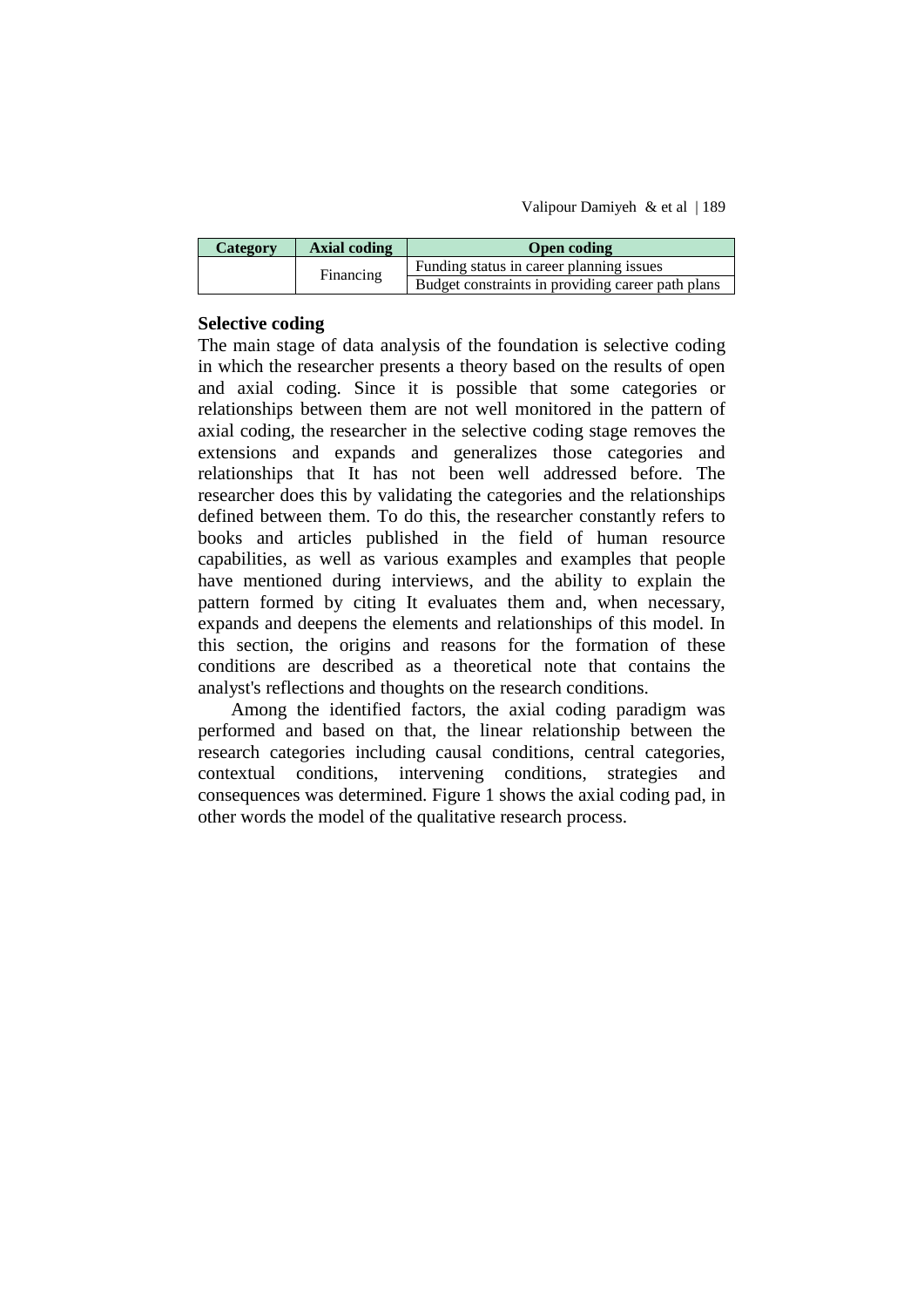

190 | International Journal of Digital Content Management (IJDCM) | Vol 2 | No 4 | Winter & Spring 2022

**Figure 1- Proposed research model of Pathology of the strategic model of human resources based on digital transformation governance**

#### **Conclusion**

Based on the results obtained in the analysis of the foundation data, 23 pivotal codes, 97 primary codes were identified in 6 categories of the foundation data. The purpose of pathology research was the strategic human resource management system based on digital transformation governance in Gachsaran Oil and Gas Company. Human resource management is on the verge of a major transformation these days, driven by digital technologies. Technologies such as artificial intelligence, metadata, social networks, computing, blockchain, and the like are transforming human resources. While there are many benefits to digital transformation in the workplace, sometimes the resulting changes are unpredictable and can be somewhat risky. A negative response to change can lead to cultural problems in the workplace. Another obvious danger of digital acceptance is the issue of security, which is very important for the people of the organization. Mobility and cloud technology have raised doubts about information security, data access, and confidentiality. These risks must be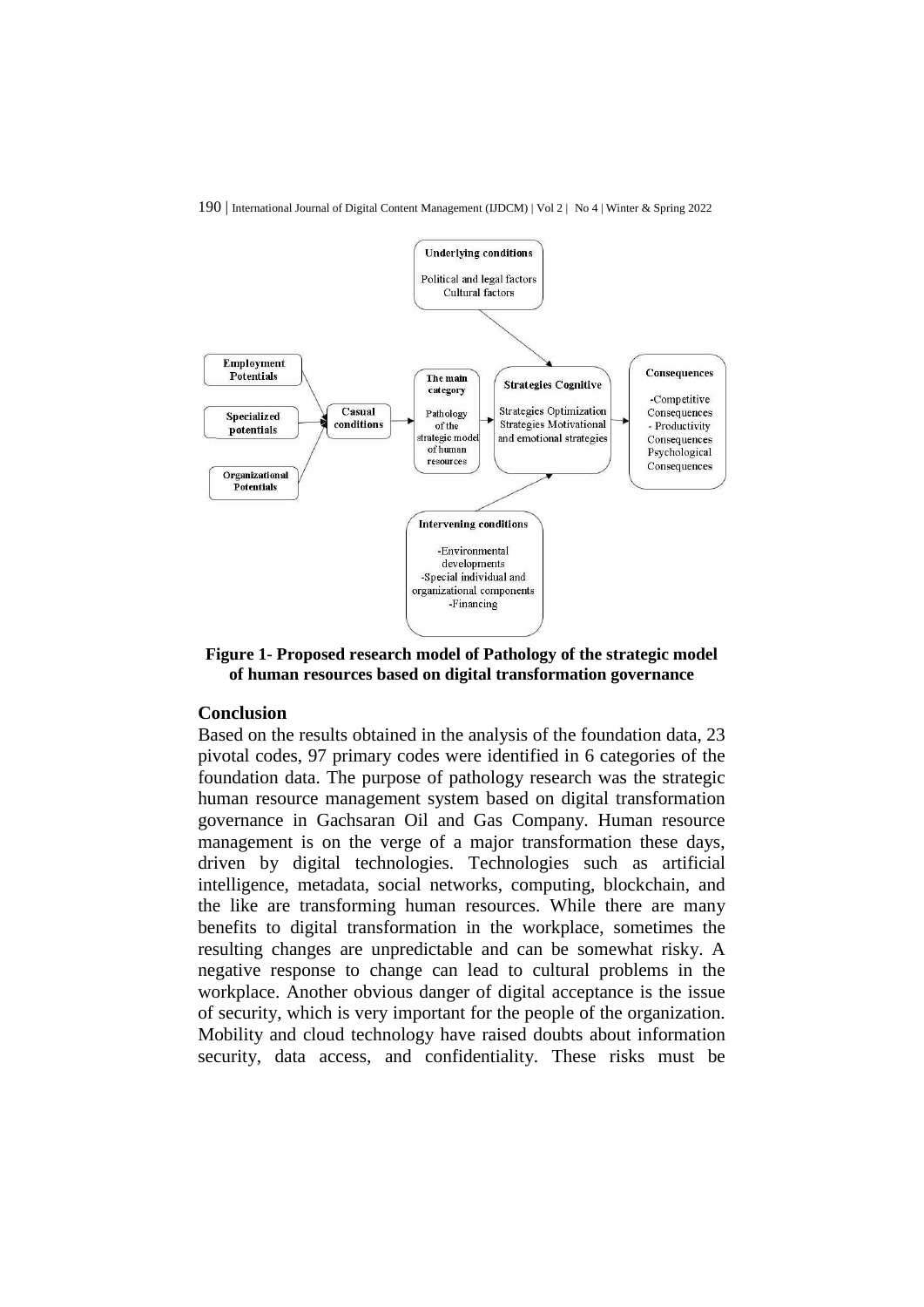addressed through infrastructure and security processes, which often mean change. E-government, which now plays an important role in trying to modernize the public sector and increase the efficiency of service delivery to reduce government spending, has become a very important issue for countries around the world, because as a solution to reduce government service costs ( Gheshlaghi et al., 2017), increase the efficiency and transparency of the government (Safari et al., 2015), citizen-centered governance, creating faster and better services and increasing citizens' satisfaction. The literature related to human resource management and organizational performance show that advanced human resource systems and functions lead to improved organizational performance (Allende et al., 2017). Various concepts that may be logically relevant to developments in digital governance have been explored to provide a coherent framework. This framework integrates the attributional capabilities of developments with strategic factors as well as output factors such as employee behaviors and company performance. However, it may be stated that other concepts have not been considered. Other variables such as changes and dynamics of the environment (Wu, 2011), intra-organizational factors, etc. can be considered (Kushki Jahromi, 2021), which may help us to understand the harms of human resources and their role in explaining the effects and processes of human resources. The obtained results are suggested in creating human resources training to strengthen the values, capabilities, needs, and mechanisms required by the organization and follow the ethical charter of employees. Furthermore, to eradicate organizational harms and improve the productivity of the organization and the workforce, the factors that enhance job satisfaction in the organization should be addressed.we should implement the system of classifying jobs and assigning responsibilities to the workforce based on talents, capabilities, capabilities, experience, and expertise by revising the payment system and adjusting salaries to costs. It is also suggested that employees be evaluated realistically. Encouragement and punishment methods in the workplace should be designed to increase productivity, reduce negligence, work evasion, and irresponsibility in the workplace. Competent managers should be appointed based on expertise, commitment, work conscience, passion, and interest instead of relationships and characteristics unrelated to the relevant work and assigned responsibility.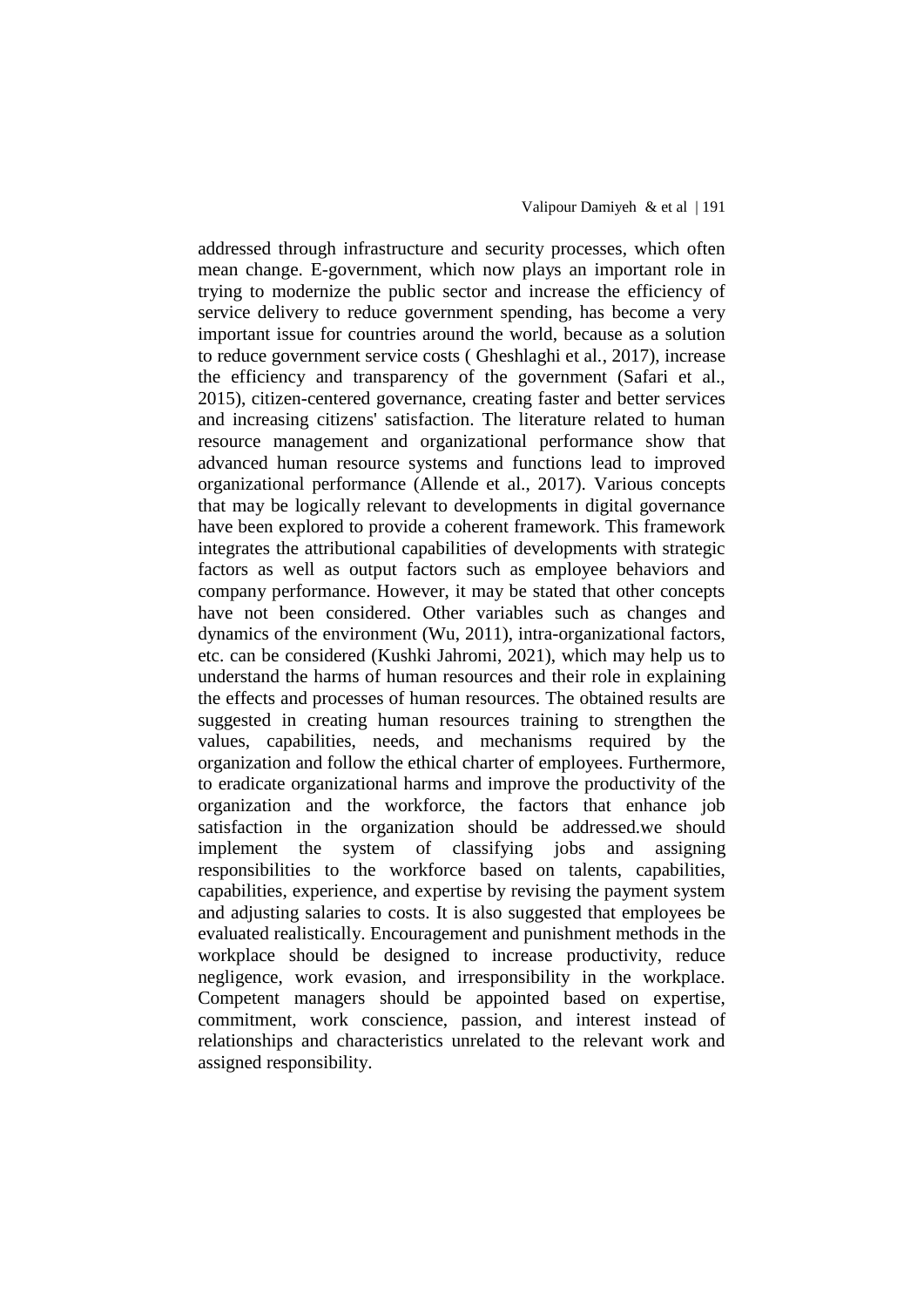#### **Reference**

- Allende, M. Martin C. Paredes, A. (2017). Aligning Organizational Pathologies and Organizational Resilience Indicators. International Journal of Production Management and Engineering, 9: 107-120. <https://doi.org/10.4995/ijpme.2017.7423>
- Antoni, D., Fikari, D., Akbar, M., & Jie, F. (2018). The readiness of palm oil industry in enterprise resource planning. *Telkomnika*, 16(6), 2692. <https://doi.org/10.12928/telkomnika.v16i6.9883>
- Arthur, J.B. (1992), "The link between business strategy and industrial relations systems in American steel minimills", Industrial and Labor Relations Review, Vol. 45 No. 3, pp. 488-506. <https://doi.org/10.1177/001979399204500306>
- Babaei, M. Gholami, Z. Altafi S. (2015). Challenges of Enterprise Resource Planning implementation in Iran large organizations. Information System, 54: 15-27. <https://doi.org/10.1016/j.is.2015.05.003>
- Banu, S. R. (2019).HR Digital Transformation. Journal of the Gujarat Research Society, 21(13), 946-951.
- Becker, W., Schmid, O., & Botzkowski, T. (2018). Role of CDOs in the Digital Transformation of SMEs and LSEs-An Empirical Analysis. In Proceedings of the 51st Hawaii International Conference on System Sciences. <https://doi.org/10.24251/HICSS.2018.573>
- Bengtsson, C. and Bloom, M. (2017). Human Resource Management in a Digital Era, A qualitative study of HR managers" perceptions of digitalization and its implications for HRM", Lund University
- Berg, D. N. (2021). Levels of analysis: diagnosis & intervention. 82: 213- 225.
- Berman, S.J. (2012). Digital transformation: opportunities to create new business models. Strategy Leadersh. 40, 16–24. <https://doi.org/10.1108/10878571211209314>
- Bharadwaj, A.S. (2000). A resource-based perspective on information technology capability and firm performance: an empirical investigation. Manage. Inf. Syst. Q. 24: 169–196. <https://doi.org/10.2307/3250983>
- Bhattacharyya, D. Duta, G. Norwin, I. Shafique, S. (2021). Implementing a digital human resources management tool in the government health sector in Bangladesh: a policy content analysis. BMC Health Services Research, 21:13-46.<https://doi.org/10.1186/s12913-021-07304-4>
- Castillo, A. (2021). Digital Transformation and the Public Sector Workforce: An exploration and research agenda. *14th International Conference on Theory and Practice of Electronic Governance*, pp. 471. <https://doi.org/10.1145/3494193.3494257>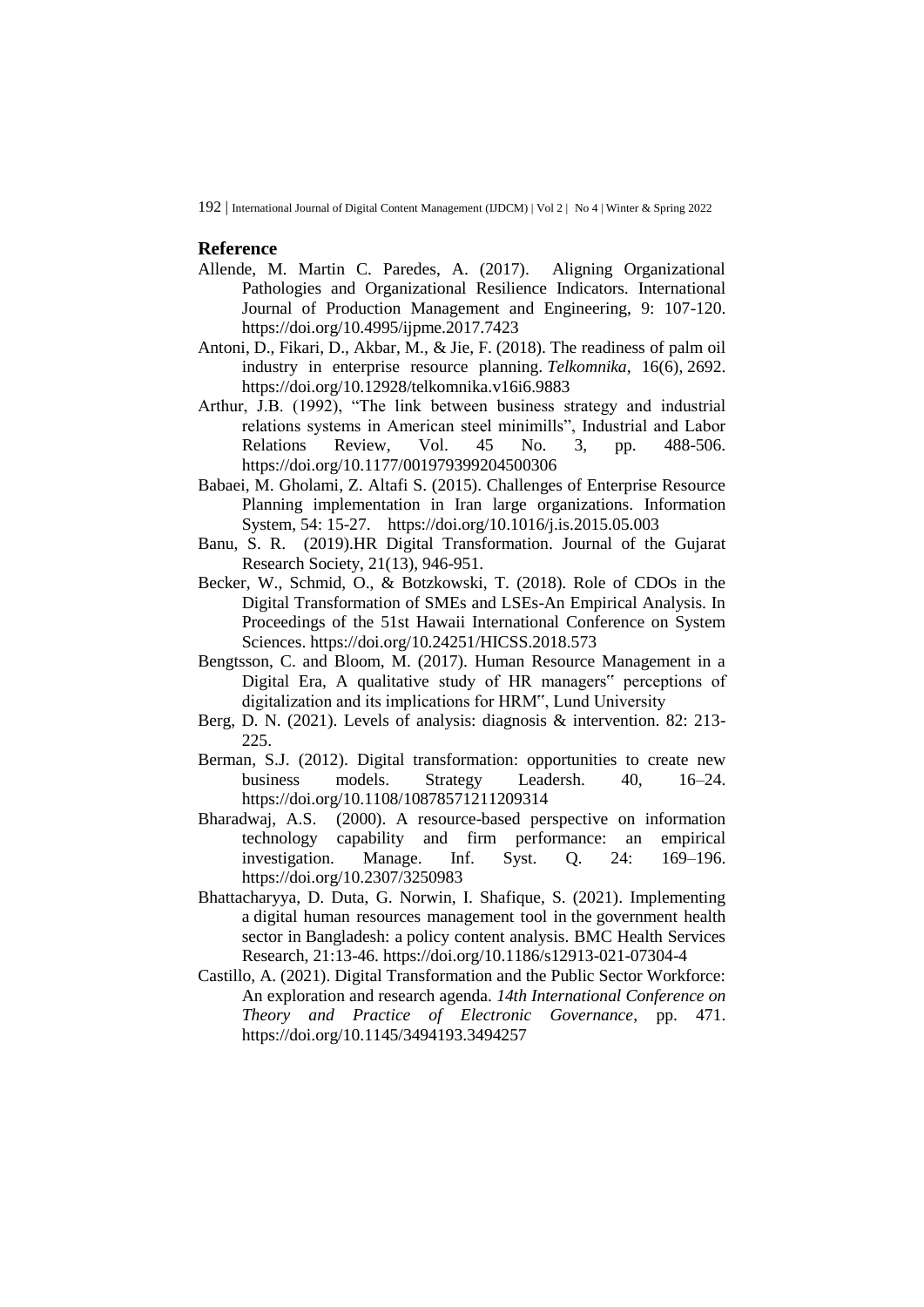- Chang S. Yen, D. Chang I. Jan D. (2014). Internal control framework for a compliant ERP system. Information & Management, 51: 187-205. <https://doi.org/10.1016/j.im.2013.11.002>
- Chenjani, A. Yaghoubi, N. (2013). Pathological approach to human resource management: Strategic approach the maintenance human. International Journal of organizational leadership, 2: 38-44. <https://doi.org/10.33844/ijol.2013.60283>
- Creswell, J. W., & Miller, D. L. (2000). Determining validity in qualitative inquiry. Theory into practice, 39(3), 124-130. [https://doi.org/10.1207/s15430421tip3903\\_2](https://doi.org/10.1207/s15430421tip3903_2)
- Cygler, J. Sroka, W. (2014). Structural pathologies in inter-organizational networks and their consequences. Contemporary Issues in Business, Management and Education, 110: 52-63. <https://doi.org/10.1016/j.sbspro.2013.12.847>
- DeLone, W., Migliorati, D., & Vaia, G. (2018). Digital IT governance. In CIOs and the Digital Transformation (pp. 205-230). Springer, Cham [https://doi.org/10.1007/978-3-319-31026-8\\_11](https://doi.org/10.1007/978-3-319-31026-8_11)
- Fenech, R., Baguant, P., & Ivanov, D. (2019). The Changing Role Of Human Resource Management In An Era Of Digital Transformation. *Journal of Management Information & Decision Sciences*, *22*(2).
- Gheshlaghi, A., Khorasani, A., Alami, F. (2018). Pathology of human resources management system of Shahid Beheshti University using FPSS model. Master Thesis. Faculty of Education and Psychology. [in Persian].
- Gol Mohammadi, T. (2020). Development of Digital Human Resource Management (eHRM) in Quid - 19, 7th International Conference on Management Research and Humanities in Iran, Tehran. [in Persian].
- Gorabi, M., Mohammadi, R., Jazayeri, A. (2016). Pathology of Social Security Organization staff training processes based on ISO 10015 standard. Master Thesis, Faculty of Educational Sciences and Psychology. [in Persian].
- Habibi, H., Rahimi Pardanjani, Z. (2016). Pathology of human resource management processes in Iranian organizations, National Conference on Training and Development of Human Resources, Ardabil, Institute for Supporters of the Ideal Environment. [in Persian].
- Hess, T., Matt, C., Benlian, A., & Wiesböck, F. (2016). Options for formulating a digital transformation strategy. *MIS Quarterly Executive*, *15*(2).
- Hosseini Nasab, Mehdi., Zanjani, Mehdi., Gholipour, A. (2021). Provide a framework for the duties of the digital senior manager as the ruler of digital transformation in the organization. *Journal of Human Resources Studies*, 11: 1-25. [in Persian].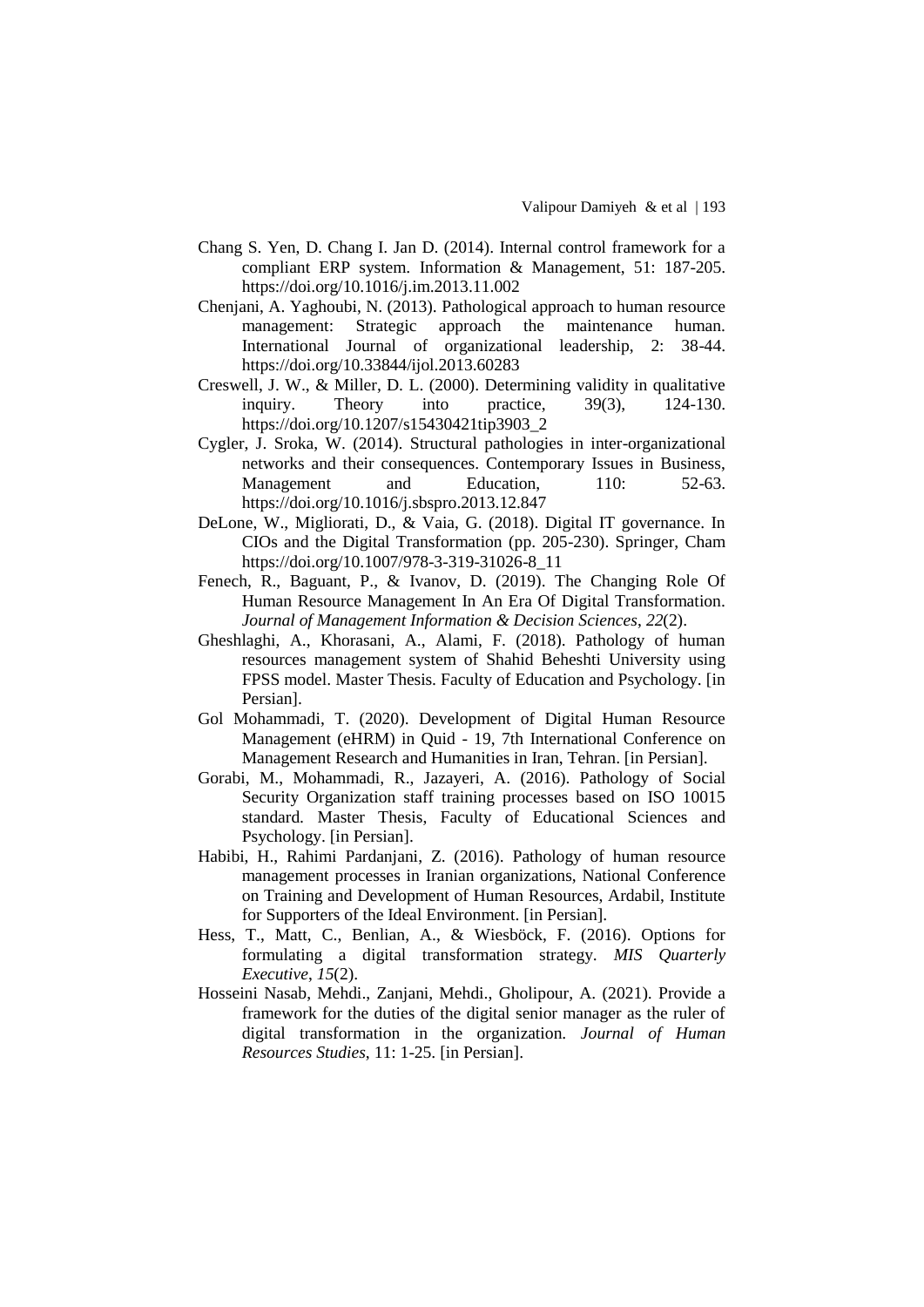- Iwu, C. G. (2016). Effects of the use of electronic human resource management (E-HRM) within human resource management (HRM) functions at universities. *Acta Universitatis Danubius. Administratio*, *8*(1).
- Kheirandish, M., Avilagh, H. A., & Nazemi, N. (2017). An empirical study of the pathology of organizational communications based on three branches model: A case study. *Arab Economic and Business Journal*, *12*(2), 81-92.<https://doi.org/10.1016/j.aebj.2017.10.001>
- Kushki Jahromi, A. (2021). Identify the competencies of human resource managers to succeed in the corona crisis with a digital business approach. *Quarterly Journal of Resource Management in Law Enforcement*, 1: 207-238. [in Persian].
- Lloyd, C. Payne, J. (2021). Fewer jobs, better jobs? An international comparative study of robots and 'routine' work in the public sector. *Industrial Relations Journal*, 2: 109–124. <https://doi.org/10.1111/irj.12323>
- Lunn, P., Belton, C., Lavin, C., McGowan, F., Timmons, S., & Robertson, D. (2020). *Using behavioural science to help fight the coronavirus* (No. 656). ESRI working paper. <https://doi.org/10.30636/jbpa.31.147>
- Monteiro, A. R., & Dias, G. P. (2021, June). Impacts and challenges of Digital Government for the Public Sector's Human Resources. In *2021 16th Iberian Conference on Information Systems and Technologies (CISTI)* (pp. 1-6). IEEE. <https://doi.org/10.23919/CISTI52073.2021.9476654>
- Mosca, M. (2020). Digitalization of HRM: a study of success factors and consequences in the last decade. MS thesis. University of Twenty.
- Pederson, K. (2016). E-Government in local government: Challenges and capabilities. *Electronic Journal of E-government*, 14(1), 99.
- Rahmani H., Rajabi Q., Saeedpour J., Rezaei M., Nikan S., Khosravi, B. (2018). Pathology of human resources of Imam Khomeini Hospital Complex based on the three-pronged model. *Journal of Hospital*. 1-7. [in Persian].
- Safari, A., Farrokhi, M., Salehzadeh, R. (2016). Pathology of human resource management system. *Quarterly Journal of Human Resource Management Research*, Imam Hossein University. 7: 83-111. [in Persian].
- Sanjeghi, M., Farhi, B., Shams, M. (2012). Pathology of human resource management system with a strategic approach and providing an appropriate model. *Strategic Defense Quarterly*. 9: 1-27. [in Persian].
- Scott, D., Schawartz, I. & Schawartz, A. (2017). What the Best Transformational Leaders Do. Boston. Harvard Business Publishing